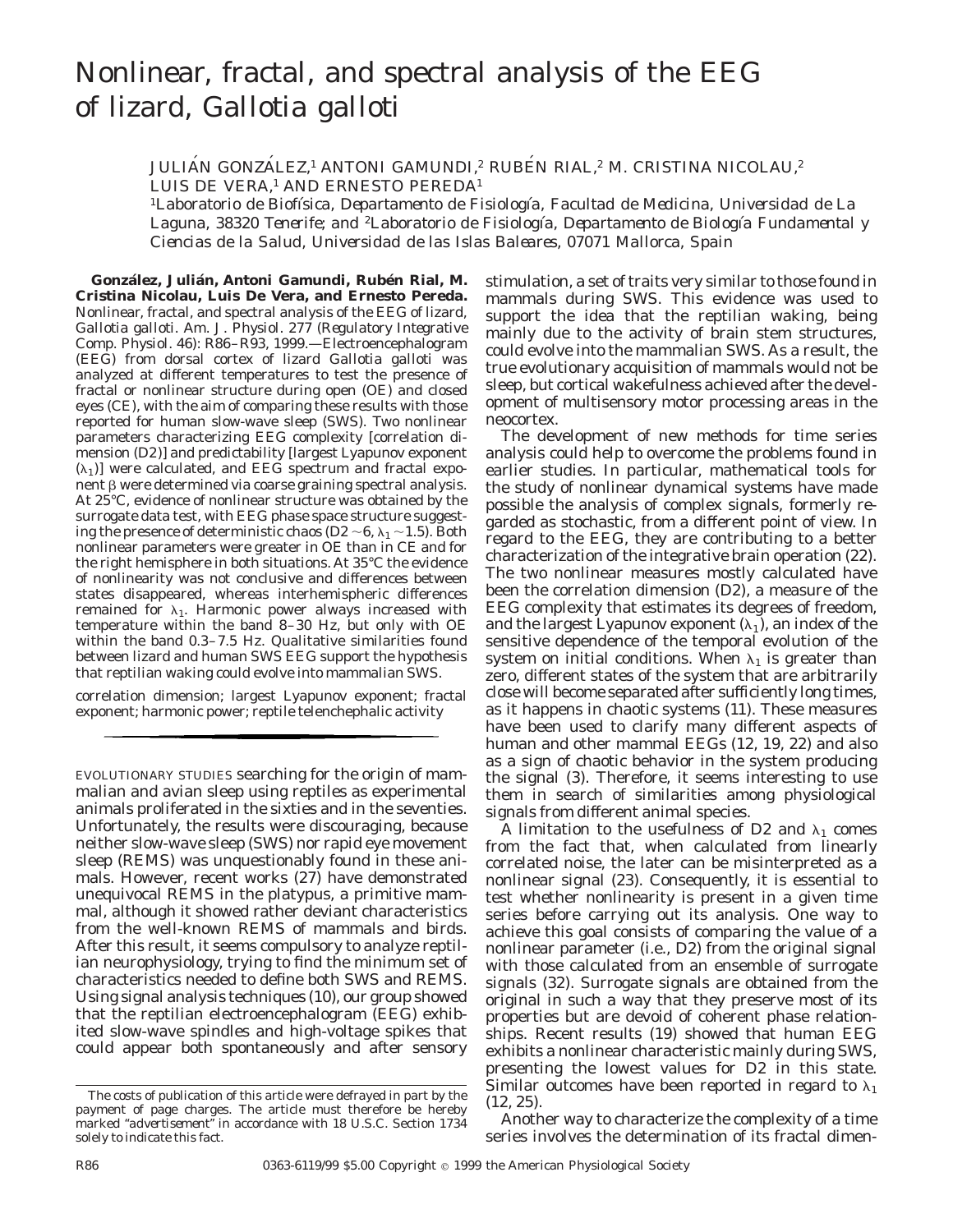sion without carrying out a previous reconstruction of its dynamic in the phase space. This method has many operational advantages over those described above (7). A recent procedure for this purpose is called coarse graining spectral analysis (CGSA) (33), which is based on the calculation of the fractal exponent  $\beta$  from the power spectral density (PSD) function of signals that exhibit frequency power-law dependence  $1/f<sup>\beta</sup>$ . In addition, this algorithm allows us to split the total PSD in two components: harmonic and fractal. Although the presence of deterministic chaos (with a broad-band spectrum) is incompatible with this type of fractal, theoretical studies have demonstrated that random fractal noise can fool the algorithms for D2 estimation  $(18)$ . Thus a linear correlation between D2 and  $\beta$  has been found in human EEG for all states except during SWS, and, as a consequence,  $\beta$  has been proposed as a useful measure to describe the human EEG in these stages (19).

The three main goals of this work are *1*) to establish whether the reptilian EEG exhibits fractal or nonlinear characteristics in different experimental situations and, if so, to describe them by calculating  $\beta$ , D2, and  $\lambda_1$ , 2) to determine the changes in the harmonic components of the EEG among these situations, and *3*) to compare the results obtained from those reported for human SWS EEG.

### **METHODS**

*Animals and data acquisition.* EEG signals were registered in six lizards (*Gallotia galloti*) from the Canary Islands chronically implanted with electrodes symmetrically placed on the surface of the dorsal cortex of both hemispheres. To analyze an ample choice of different activity states, EEG recordings were obtained during waking with open (OE) and closed eyes (CE) at temperatures of  $25 \pm 1$  and  $35 \pm 1$ °C, as well as during night rest (NR) at  $20 \pm 1$ °C while the animals were kept in a soundproof, thermostated chamber. Before the diurnal recordings, animals were maintained in the chamber during an adaptation period of 8 h at the selected temperature. NR recordings were collected 4 h after the light was turned off, with temperature maintained at 20°C. The EEG signals corresponding to the left (LH) and right (RH) hemispheres were digitized at 256 samples/s by means of a 12-bit analog/digital card and stored in a personal computer for further analysis. Five nonoverlapping segments of 4,096 samples (16 s) from each lizard in every temperature and experimental situation were chosen for the analysis after careful inspection for stationarity and lack of artifacts from the measurement devices or animal movements. The resulting EEG signals were preprocessed to achieve a zero mean and unity variance. Linear trend was removed through the least squares fit method.

*Nonlinear techniques*. Once the EEGs were embedded in phase space states of dimension *m* (from 2 to 20) according to Takens (29),  $\lambda_1$  was calculated using the algorithm of Rosenstein et al. (26), which has been shown to be accurate and robust (i.e., not sensitive to the initial choice of parameters in the calculation) dealing with short time series. The average evolution of intervector distances  $(\Delta S)$  was computed as a function of the evolving time (*t*) for *m* ranging from 7 to 10, different delay times (10–20 sample units), and neighborhood sizes.  $\lambda_1$  was then calculated as the average slope of the plots  $log\Delta S$  vs. *t* in each *m*. As for D2, the correlation integral [C(r)

for distances r] in each embedding space was obtained using the Grassberguer-Procaccia algorithm slightly modified after Theiler (31) to reduce the effect of temporal correlations. The correlation time was taken as the time for the autocorrelation function to drop to 1/e. The limits of the linear region in the five highest dimensions (16–20) were determined for the ensembles of segments in each experimental situation by visual inspection of  $logC(r)$  vs.  $log(r)$  curves. Then, the slopes  $[\delta \log C(r)/\delta \log(r)]$  of these curves were plotted against  $\log(r)$ , and their mean and SD were calculated for each of the log(r) values between the fixed limits. D2 was estimated as the mean value with minimal SD, but saturation was considered satisfactory only when SD was  $<$  0.1.

To obtain statistical evidence whether the EEG presented nonlinear structure, 39 surrogates from each segment were constructed as follows: *1*) a Gaussian-distributed set of random numbers with the same mean, SD, and rank structure as the original data was generated; *2*) a random-phase surrogate of this Gaussian-distributed set was constructed by taking the Fourier transform of the original data, randomizing the phases of this transform, and taking the inverse transform; and *3*) the original data were shuffled so that they had the same rank structure as the random-phase surrogate constructed in *step 2*. This variant of the original data is the Gaussian-scale random-phase surrogate (32). Data sets constructed in this way avoid the spurious identification of nonrandom structure that the simpler phase-randomized surrogates can produce (24). Then, the value  $S = |Q - \hat{Q}_s|/\sigma_s$  is estimated, where Q is the Takens best estimator of D2 (21) for the original signal, and  $Q_s$  and  $\sigma_s$  are the mean value and the SD of the estimator for its 39 surrogates. The units of S are commonly called sigmas (32). When the number of sigmas is greater than two, the time series is considered nonlinear (with a level of significance  $\alpha = 0.05$ ). Otherwise, the null hypothesis could not be rejected, i.e., the original was not different from linearly correlated noise transformed by a static, monotone nonlinearity (24).

*Spectral techniques.* Spectral characteristics of the time series were determined via the CGSA method (33). Briefly, if the total spectral power of a signal consists of both harmonic and nonharmonic (i.e., fractal) components, they can be separated. This is so because the fractal component is scale invariant, i.e., when rescaled, it will still retain its power when cross correlated with the original data (16). In contrast, rescaling of harmonic components causes a complete loss of spectral power when cross correlated with the original.  $\beta$  can be obtained then as the absolute value of the slope of the fractal power vs. frequency in log-log scale. The frequency range of 3–30 Hz was selected because the spectra presented the clearest  $1/f^{\beta}$  dependence within it. The spectral power within each band was calculated as the sum of the harmonic power accumulated in the ranges 0.3–7.5 Hz [low-frequency band (LF)], and 8–30 Hz [high-frequency band (HF)]. The choice of these ranges for each frequency band was made according to the characteristic shape of the EEG spectra in these animals.

*Statistical comparisons.* Multivariate ANOVA with repeated measures, with temperature (25 and 35°C), experimental situation (OE and CE), and hemisphere (LH and RH) as dependent factors, was used to determine differences among the mean values of the parameters. Least significant difference post hoc test was used to compare pairs of means. NR was compared only with the experimental situation 25°C CE by using a *t*-test for dependent samples. In addition, Pearson correlation coefficient was used to establish whether there was any linear dependence between  $D2$  and  $\beta$ . In every case,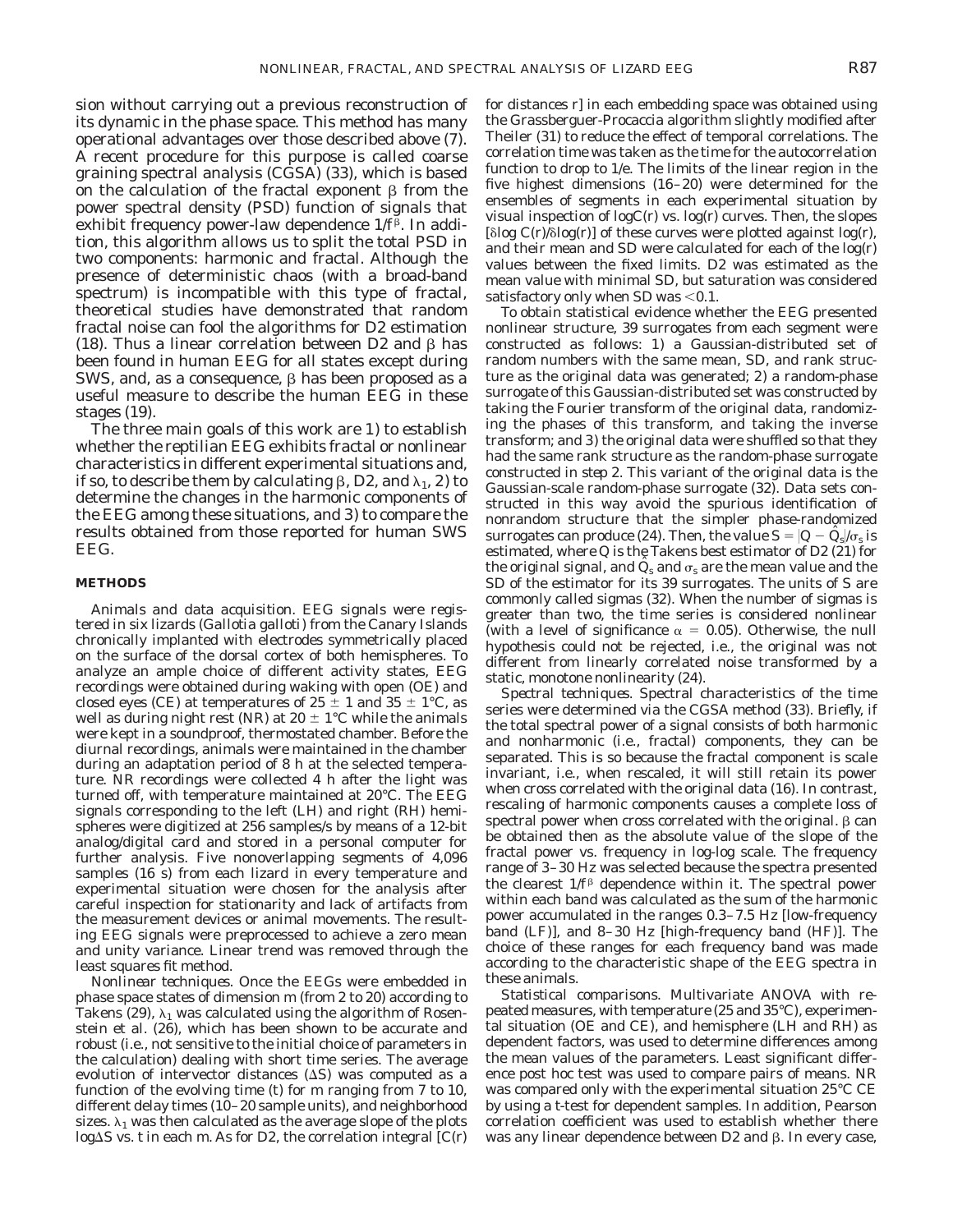

Fig. 1. Original electroencephalogram (EEG) traces (*left*) and corresponding normalized power spectral density (PSD; *right*). Lizard EEG records at 20 (*A*), 25 (*B*), and 35°C (*C*) [left hemisphere (LH), closed eyes (CE)], and 1 human EEG record during slow-wave sleep (*D*). In all traces, vertical axis is in mV.

statistical evidences were considered significant when  $P \leq$ 0.05.

#### **RESULTS**

*EEG records*. Figure 1, *left*, shows examples of EEG traces from one lizard during NR, 25, and 35°C (CE, LH). In addition, a trace of human EEG during SWS (C3-A2 derivation) recorded in our laboratory is shown for comparison. The presence of slow waves is evident in both reptilian and human EEG records.

*Nonlinear measures.* Figure 2 shows an example of a plot of the slope  $[\delta \log C(r)/\delta \log(r)]$  vs. log(r) in the range  $m = 16$  to  $m = 20$ . The slope exhibited a clear plateau, indicating saturation of D2 vs. increasing *m*. Table 1 summarizes the percentage of segments (%S) showing this behavior in each situation. It can be observed that

this value was always high  $(>65%)$ . This result would suggest the existence of a strange attractor with D2  $\sim$ 6 and greater in LH than in RH in both awake states only at  $25^{\circ}$ C ( $P$  < 0.001; see Table 1). Temperature increased D2 in both hemispheres during waking  $(P < 0.001)$ . The difference between OE and CE was only significant at 25<sup>°</sup>C in both LH and RH ( $P < 0.001$ ), with D2 greater in OE. No differences were found between NR and 25°C (CE). As for the dynamic parameter,  $\lambda_1$  was clearly greater than zero in every experimental situation. It was always higher in RH when compared with LH ( $P$   $<$ 0.001) and increased with temperature only in the CE state ( $P < 0.001$  in RH,  $P < 0.01$  in LH; see Table 1). There were differences between OE and CE at 25°C  $(P < 0.001$  in RH,  $P < 0.05$  in LH), but not at 35°C. Furthermore, this parameter was significantly lower  $(P< 0.01)$  during NR than at 25<sup>°</sup>C, CE in RH, but not in LH.

Figure 3 presents the results of the surrogate data test in both NR and OE (LH) experimental situations. Only at 25°C was the mean number of sigmas (and its 95% confidence limit)  $>2$ , the statistical threshold to reject the null hypothesis of linearly correlated noise for some embedding dimensions. At 35°C, although for these dimensions the mean value remained  $>2$ , the confidence limit included this value, indicating that at this temperature it is not possible to assert statistically the presence of nonlinear structure in the EEG. Similar results were reached for CE and RH. In addition, during NR the mean value was  $<$ 2, so in this case it was not possible to reject the null hypothesis.

*Spectral measures.* The power spectra corresponding to each of the EEG traces of Fig. 1 are shown in Fig. 1, *right*. In all the spectra, the existence of slow waves is clearly stressed for the presence of a main peak in the 1- to 3-Hz frequency range. Figure 4 illustrates the ensemble average of both fractal (Fig. 4. *left*) and harmonic (Fig. 4, *right*) power spectra at 25 and 35°C (OE) of the LH obtained via CGSA. Fractal spectra exhibited a clear power-law dependence, with  $\beta \sim 2$ and, unlike the nonlinear parameters, decreased equally in both hemispheres from 25 to  $35^{\circ}$ C (*P* < 0.001). There were differences neither between both hemispheres nor between OE and CE states.  $\beta$  was also unable to distinguish between NR and 25°C CE. In regard to the

Fig. 2. Plots of logC(r) vs. log(r) (*left*) and slope vs. log(r) (*right*) for 5 highest embedding dimensions. There is a range of log(r) values where slope is constant, corresponding to linear region on *left*. In addition, slope does not depend on embedding dimension and, so, saturation is reached. See *Nonlinear techniques* for more information.



 $log(r)$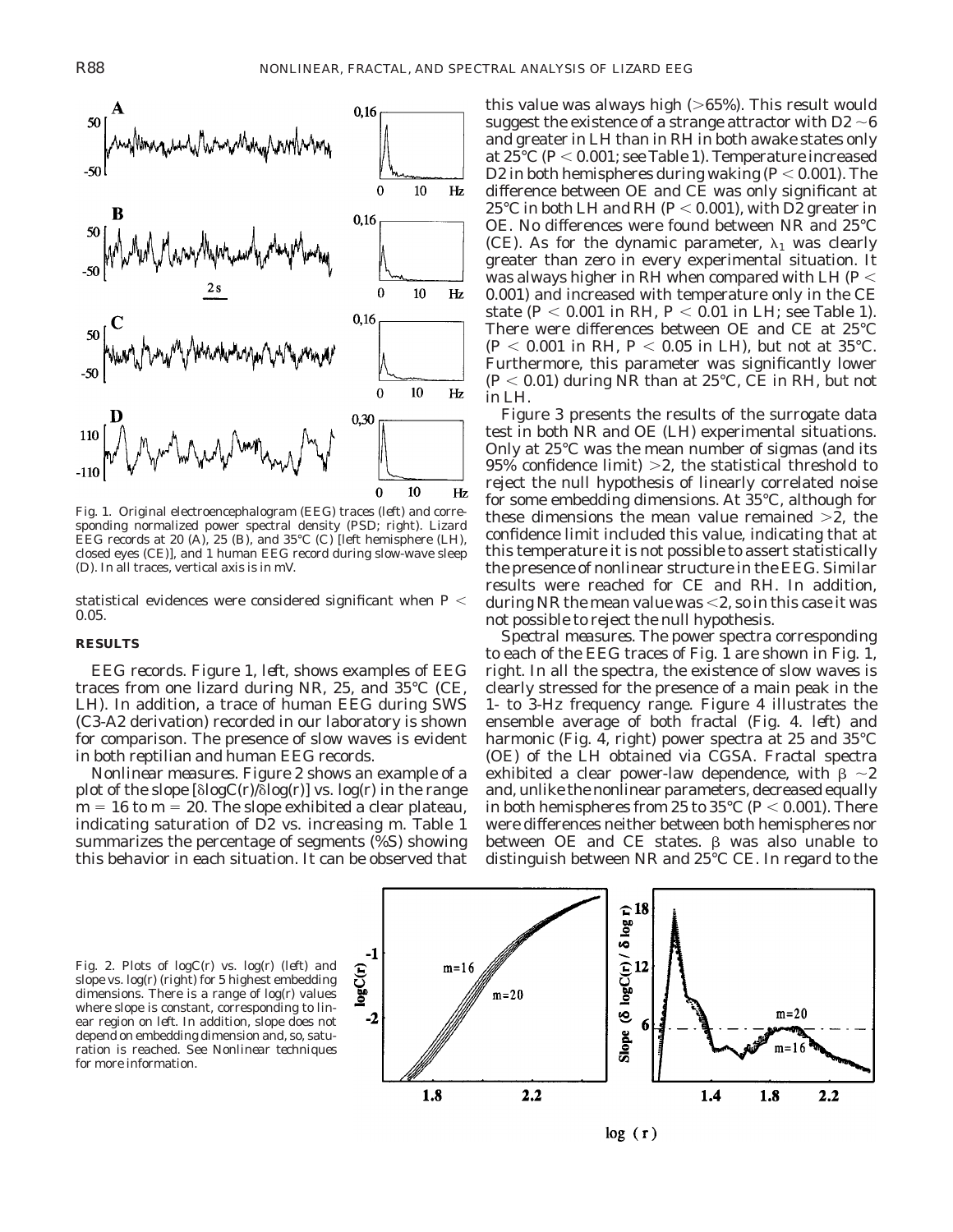| Hem       | <b>State</b> | T. °C | %S   | D <sub>2</sub>   | $\lambda_1$ , $S^{-1}$ | %FP              | β                 | $r(D2 \text{ vs. } \beta)$ |
|-----------|--------------|-------|------|------------------|------------------------|------------------|-------------------|----------------------------|
| LH        | <b>NR</b>    | 20    | 63.8 | $6.01 \pm 0.20$  | $1.22 \pm 0.12$        | $80.3 \pm 0.6$   | $2.15 \pm 0.05$   | $-0.61$ (P $< 0.01$ )      |
|           | CE           | 25    | 90.3 | $5.63 \pm 0.24$  | $1.18 \pm 0.09$        | $78.5 \pm 2.0$   | $2.12 \pm 0.05$   | $-0.19$ (NS)               |
|           |              | 35    | 83.7 | $6.49 \pm 0.25*$ | $1.43 \pm 0.09$ †      | $82.2 \pm 0.9$ † | $2.04 \pm 0.04$ † | $-0.19$ (NS)               |
|           | <b>OE</b>    | 25    | 97.8 | 6.15 $\pm$ 0.07  | $1.39 \pm 0.05$        | $79.5 \pm 0.6$   | $2.15 \pm 0.06$   | $-0.35$ (NS)               |
|           |              | 35    | 84.7 | $6.57 \pm 0.04*$ | $1.55 \pm 0.09$        | $79.6 \pm 0.9$   | $2.04 \pm 0.04*$  | $-0.35$ (NS)               |
| <b>RH</b> | <b>NR</b>    | 20    | 84.0 | $5.76 \pm 0.32$  | $1.22 \pm 0.12$        | $84.2 \pm 1.58$  | $2.11 \pm 0.10$   | $-0.84$ ( $P< 0.001$ )     |
|           | CE           | 25    | 72.9 | $6.11 \pm 0.17$  | $1.71 \pm 0.12$        | $81.6 \pm 1.0$   | $2.13 \pm 0.09$   | $-0.20$ (NS)               |
|           |              | 35    | 76.4 | $6.31 \pm 0.33*$ | $2.09 \pm 0.15^*$      | $83.0 \pm 1.51$  | $2.04 \pm .05*$   | $-0.20$ (NS)               |
|           | <b>OE</b>    | 25    | 91.1 | $6.29 \pm 0.13$  | $2.15 \pm 0.15$        | $82.7 \pm 0.7$   | $2.12 \pm 0.08$   | $-0.06$ (NS)               |
|           |              | 35    | 73.3 | $6.68 \pm 0.27*$ | $2.08 \pm 0.12$        | $83.4 \pm 0.7$   | $1.99 \pm .08*$   | $-0.35(P<0.001)$           |

Table 1. *Values of the parameters in each experimental situation*

Values are means  $\pm$  SE of percent saturation for correlation dimension (D2) in last 5 embedding dimensions (%S). D2, largest Lyapunov exponent  $(\lambda_1)$ , percent fractal power (%FP), fractal exponent ( $\beta$ ), and D2 vs.  $\beta$  Pearson correlation coefficient (*r*) for left (LH) and right hemispheres (RH) during open eyes (OE), closed eyes (CE), and night recording (NR). For *P*, statistical significance is shown in parentheses, whereas in other cases \*  $r$  < 0.001, †  $r$  < 0.01, and ‡  $r$  < 0.05 indicate statistical comparisons between 25 and 35°C, and §  $r$  < 0.01 between 25°C (CE) and NR. For CE-OE and LH-RH comparisons, see RESULTS. NS, not significant.

harmonic spectra, they always exhibited a main peak with center frequencies of 1.3  $\pm$  0.3 Hz at 20°C, 1.6  $\pm$ 0.1 Hz at 25°C, and 2.1  $\pm$  0.2 Hz at 35°C, with statistical differences only between 20 and 35°C ( $P\,{<}\,$ 0.05). The harmonic spectral power within the LF and HF bands is shown in Fig. 5; because no differences were found between hemispheres, they were considered together. The power during OE was greater than during CE at  $25^{\circ}$ C ( $P$  < 0.001) only in the HF band and in both LF (*P* < 0.001) and HF bands (*P* < 0.05) at 35 °C. Furthermore, as can be seen in Fig. 5, the power increased globally with temperature  $(P < 0.001)$ . This increment affected both bands in OE, but it was only evident in the HF band during CE records. In addition, the power decreased significantly in both bands during the night  $(P < 0.01)$ .

In Fig. 6, global linear correlation between  $\beta$  and D2 for every segment analyzed is shown. There was a negative correlation, with  $\beta$  decreasing for increasing D2, but when each situation is considered separately, this correlation was significant only for NR and at 35°C (RH, OE). Results from every experimental situation are shown in Table 1.

#### **DISCUSSION**

The results from the nonlinear measures suggest that the EEG of lizards possesses a structure in its phase space resembling what we can find in systems with a strange attractor and thus the presence of deterministic chaos. In fact, most of the EEG records showed saturation of the plots D2 vs. log(r) when increasing *m*, suggesting the existence of a chaotic process with a relatively high complexity (D2  $\sim$ 6). Furthermore, in every experimental situation the dynamic parameter  $\lambda_1$  was  $>0$  ( $\lambda_1$  ~1.5), apparently supporting this later conclusion. Nevertheless, a surrogate data test, used to check if these outcomes were spurious, showed that the null hypothesis of linearly correlated noise could only be rejected at 25°C in both OE and CE, whereas at 35°C the results were not so conclusive. Anyway, the evidence of nonlinearity was never too strong: the mean value of sigmas (and its 95% confidence interval) was slightly  $>2$  only at certain values of *m*. It is well known that an increase of the

time series complexity (D2 at 35°C was greater than at 25°C) decreases the ability of the surrogate data test to distinguish from linearity (32). However, this increment was not large enough here to produce this methodological misinterpretation. In fact, other EEG characteristics (such as band spectral power) also changed with temperature, suggesting that this exogenous factor greatly conditioned the structure of the signal. In this context it is worthy to mention that, as is well known, the reptilian physiology is strongly dependent on temperature. In moderately favorable environmental conditions, reptiles tend to maintain their body temperatures within certain limits in what is called their mean selected (20) or preferred temperature. Pilot experiments, in which the *Gallotia* lizards were able to select their exposure to heat in their home cages, rendered 26–29°C as the self-selected cephalic temperature, this coincides with earlier studies carried out in the same species (13). Thus, at the experimental temperature closer to the preferred one (25°C), the integrated activity of the lizard telencephalic cortical neurons (estimated via the EEG) showed a nonlinear structure with different characteristics in the two awake states analyzed, waking (OE) and rest (CE). However, the scenario changed when temperature increased up to 35°C: the differences between both states disappeared and the evidence of nonlinear structure became weaker. Moreover, D2 increased in every case and  $\lambda_1$  only in CE. Because D2 gives an estimation of the signal complexity (11) while  $\lambda_1$  has recently been used to quantify morphological regularity ratings in the EEG signal regardless of its level of chaos (15), this indicates that at 35°C the EEG became more complex and less regular and predictable (greater D2 and  $\lambda_1$ ). A possible explanation of these results could be that the lizards might control their physiological activity, for instance, by changing their central nervous system level of activation to succeed in meeting changing demands, as long as their body temperature is kept within the range of preferred temperature. This is shown in the modified structure of the EEG according to the eye state, which should follow both environmental and internal factors. On the contrary, at 35°C (well over the preferred temperature range), a reduced efficiency of the regula-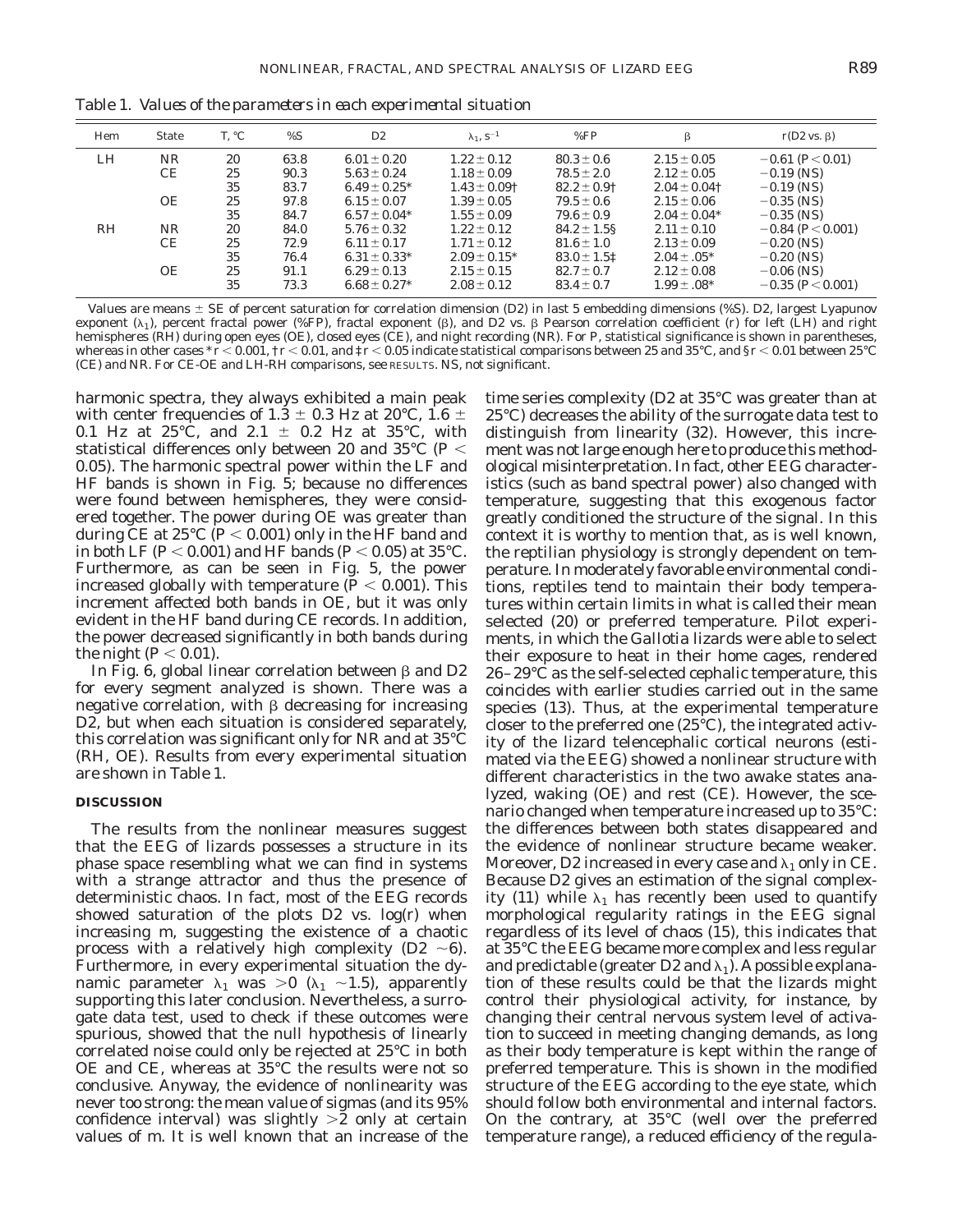

#### **Embedding Dimension**

Fig. 3. Number of sigmas vs. embedding dimension for ensemble of EEG analyzed during night (*A*), 25°C (*B*), and 35°C [*C*; LH, open eyes (OE)]. Bars indicate 95% confidence limit for mean. Only at 25°C is mean value above limit of 2 for a certain range of embedding dimensions, allowing us to reject the null hypothesis of linearly correlated noise.



Fig. 4. Both components of EEG PSD isolated via coarse graining spectral analysis: fractal (*left*) and harmonic (*right*) at 25 (solid lines) and 35°C (dashed lines). It is noteworthy that slope of fractal power (and in consequence fractal exponent  $\beta$ ) is slightly greater (in absolute value) at 35°C.



Fig. 5. Total harmonic power in each band at 25 and 35°C during OE (*left*) and CE [*right*; note this panel includes night recording (NR)]. \*\*Differences between states at each temperature ( $P < 0.01$ ); ††dif-

tory mechanisms is shown by the lack of difference between OE and CE. The importance of eye state in determining the EEG activity is well known in mammals (arousal reaction) and also in birds (1).

ferences between 25°C CE and NR  $(P < 0.01)$ .

The effects of temperature could consist of a simple metabolic increase: heating the body tissues produced a nonspecific increment of the nervous activity regardless of the activation or inactivation needs. This is congruent with some results reported for evoked responses (ER) in reptiles (2), which presented the best ER (signal)-to-EEG (background) ratio at the preferred temperature range, whereas it decreased when body temperature was moved to extreme values. It is well established that maintaining the body temperature within narrow limits (as happens in homeotherms, but also to a limited extent in reptiles) serves to maintain an effective endogenous control of physiological variables in front of changing external factors. On the other hand, the increasing of D2 with the temperature never reached values comparable to those from waking mammal (D2  $\sim$ 8), remaining instead much closer to those from mammalian SWS ( $D2 \sim 5$ ). Increasing the temperature in reptiles is always correlated with an increase of their activity. On the contrary, a high temperature causes sleepiness and also the production of slow-wave EEG in mammals (6), which means that these animals show mixed features between waking and SWS. Thus,



Fig. 6. Correlation dimension D2 vs. fractal exponent  $\beta$  (all segments included). *P* value for linear correlation is indicated *top right*. As can be seen, this correlation was inverse and significant.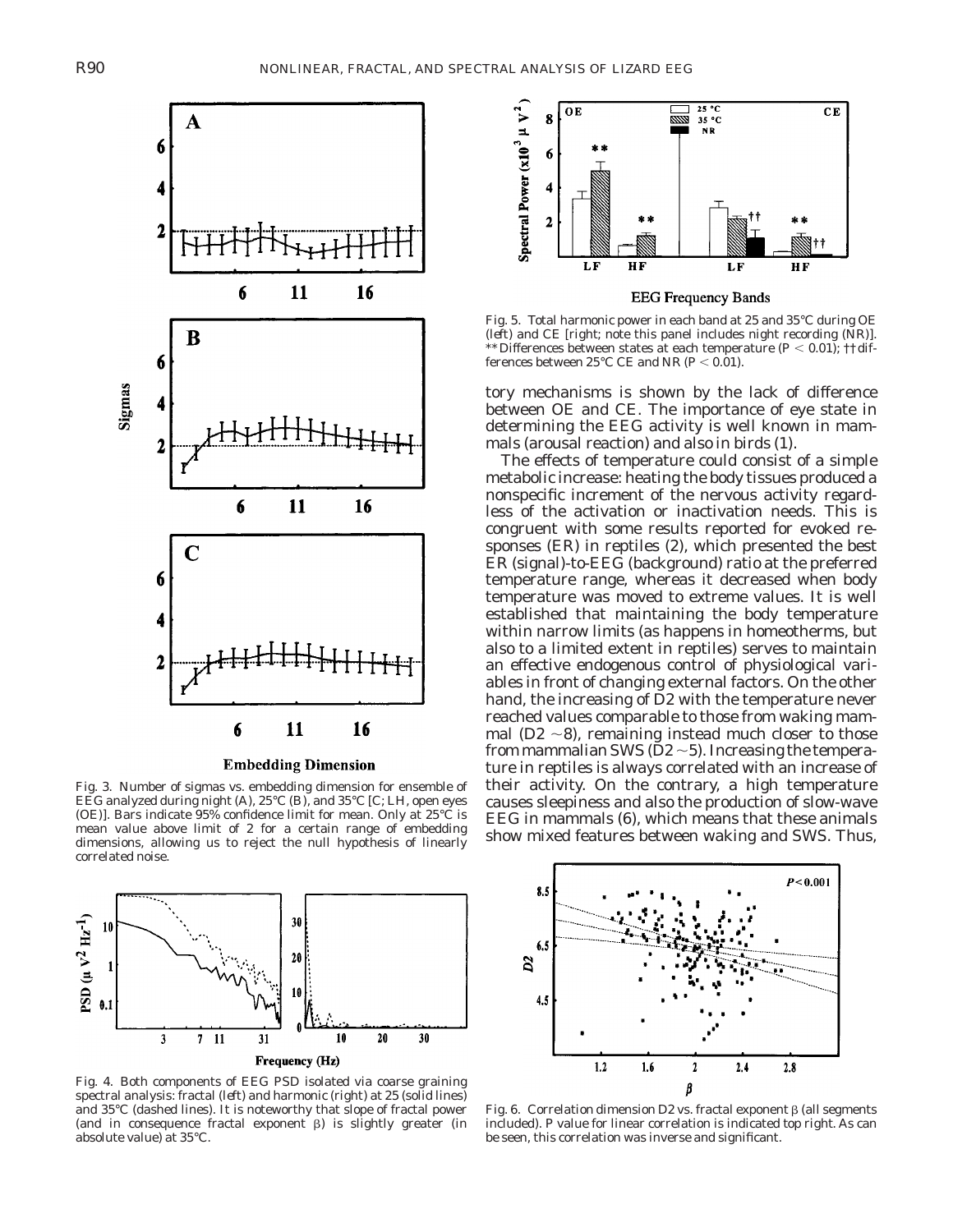although nonlinear analysis has not yet been performed in mammals under hyperthermia, a D2 lower than that of waking but higher than that of SWS should be expected. Therefore, hyperactivity in reptiles increases the complexity of their EEG as measured by D2, but the values reached are still far from those of waking mammals and are similar to those that can be expected in mammals under hyperthermia. Considering both the D2 increment and the weak evidence of nonlinear structure at 35°C, the changes caused by hyperthermia are probably due to an increase of EEG randomness instead of a true increase in alertness. The same could be expected from the corresponding values of mammals under hyperthermia.

NR results deserve a closer look. Although there was a significant correlation between D2 and  $\beta$  (see Table 1) and the results from the surrogate data test did not allow us to assert that nonlinearity was present, the values of the nonlinear measures (D2 and  $\lambda_1$ ) were not different from those obtained at 25°C CE. This seemingly paradoxical outcome can perhaps be explained by taking into account the signal-to-noise ratio, considering the background EEG as ''noise'' opposed to the goal-directed activity that should be dominant during waking. During NR, EEG amplitude reached the lowest values, and, most likely, the low level of neural information processing (with nonlinear dynamic) would have been masked in a high percentage of background activity. It is also noteworthy that in human EEG, the transition from awake to SWS is characterized by a drastic decrease in the absolute value of nonlinear estimators, parallel with a change from linear to nonlinear structure (19). However, in lizards there were no differences between diurnal rest at 25°C with CE and NR (a state in which the animal is clearly at rest with its eyes closed, but where no additional evidence of real mammallike sleep was obtained). Further studies are being carried out at present in our laboratories to obtain a deeper insight into this complex situation.

The fractal EEG spectra obtained via CGSA in every experimental situation showed power-law dependence  $1/f^{\beta}$  with  $\beta \sim 2$ . In accordance with the requirements found by Yamamoto and Hughson (33) for a signal to be a random fractal, in addition to the former condition, the EEG might present a percentage of fractal power near 100%. These restrictions were fulfilled for all the records analyzed (see Table 1). It means that, at any temperature, a great percentage of the EEG power was not due to the harmonic components (with welldetermined discrete and harmonic frequencies) but spread out in a wide range. The negative linear correlation found between D2 and the fractal parameter  $\beta$  at 35°C (RH, OE) suggested that the behavior of the EEG of lizards at this temperature could be compatible with those from a linear system with power-law spectra, which exhibits a well-described dependence between these measures (18). On the contrary, the lack of correlation at 25°C supported the nonlinear character of the EEG already suggested above. In fact, at this temperature, D2 was sensitive enough to detect differences between both diurnal states and hemispheres,

whereas  $\beta$  was not. In those cases where both measures are correlated, it is possible to obtain an estimation of the system complexity through the fractal exponent (33), and this information is essentially the same that can be obtained from D2.

In addition, the CGSA also allowed us to analyze the harmonic power after removing the fractal contribution to the total spectrum. The increase of the EEG power with temperature reported here was in good agreement with previous studies (2, 14) that dealt with the total spectral power. However, the present approach has the important advantage of allowing the study of these two components (harmonic and nonharmonic) and their variation within each band separately. A temperature increase produced an effect on harmonic power during diurnal states depending on the eye state. The harmonic power in the HF band was modified by the temperature regardless of the state, whereas the power in the LF band increased only in OE, indicating that this increase was only due to the processing of the additional sensory information (likely visual) reaching the telencephalic cortex. This statement was supported by the fact that, at 25°C, differences between states were significant only concerning the HF band: no increase of the LF band was necessary. General power increase and synchronization have been reported in other submammalian vertebrates as the normal arousal reaction (4, 5), contrariwise to mammals and birds, in which activation is reflected as a reduction of EEG power and synchrony. To summarize, an increase of the temperature produced an unspecific response (independent of the activation) in the HF band and a specific response in the LF when processing sensory information (OE). Thus the results from nonlinear analysis were confirmed: global physiological differences between both temperatures can be detected and characterized in the EEG signal from both its complexity and its morphological regularity as well as from the amount of harmonic and nonharmonic power in the LF and HF bands. In addition, the EEG measures showed that the animals had better control of their activation level at temperatures close to 25°C.

Previous evidence also exists on temperature-dependent changes in EEG activity in mammals. Thus it has been reported that a reduction in temperature causes an exponential decrease of the predominant EEG frequencies in the Djungarian hamster during entrance into daily torpor (9). The Na<sup>+</sup>-K<sup>+</sup> pump was suggested there as the rate-limiting step in determining EEG frequency. Here we only considered the temperature effect on the main component of the spectrum (1–3 Hz), but the shift observed was not significant and far from those reported there. However, in a previous study (10) we described a linear reduction of the frequencies of EEG spindles in *Gallotia* lizards with temperature. This is reflected here in the unspecific decrease of the HF power from 35 to 25°C mentioned above, suggesting that this effect could be associated with a temperaturedependent physiological mechanism, as happens in the Djungarian hamster.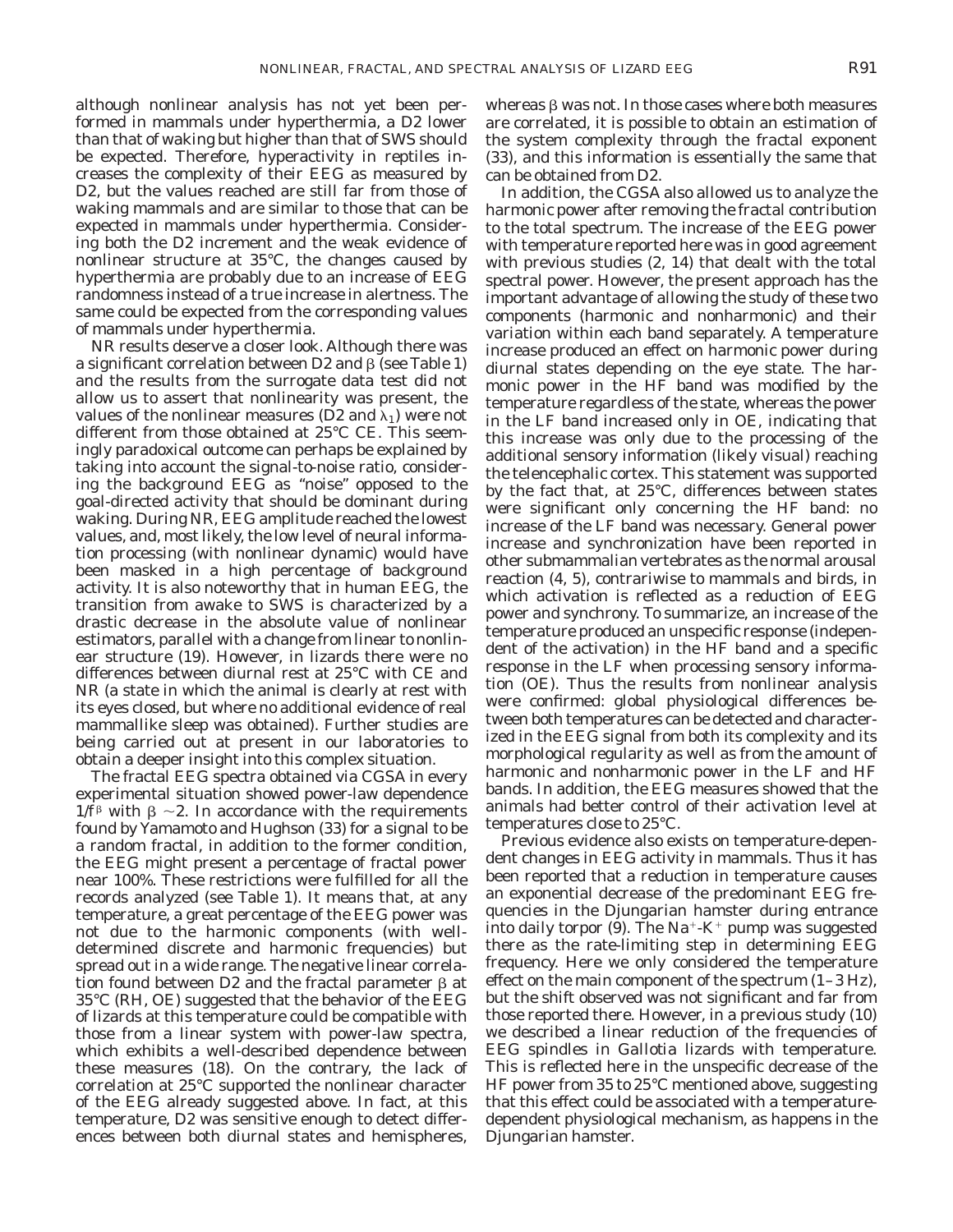Only D2 and  $\lambda_1$  were able to detect the interhemispheric differences: both parameters were greater in the RH than in the LH. Brain asymmetries have been documented in many mammalian species and birds (8). Moreover, a measure of the global complexity in the human EEG of healthy subjects was higher over the RH during waking (28) but up to now this is the first objective description of a functional asymmetry in a reptilian species. This suggests that lateral differentiation could be widespread in the vertebrate group. The most robust interhemispheric differences were found in  $\lambda_1$ . These could mean that a state divergence might be possible between the two hemispheres, as has been found in some birds (1) and in marine mammals (17). Were this effect confirmed, the basis for unihemispheric sleep would be traceable to reptiles.

Finally, it should be mentioned that human EEG (C3-A2) during SWS and lizard EEG at 25°C exhibited similar qualitative characteristics from the spectral and nonlinear analyses. Indeed, they both presented a main spectral peak with a center frequency  $\sim$ 1 Hz (see Fig. 1), with the presence of nonlinear structure confirmed by the nonlinear test and the lack of correlation between  $D2$  and  $\beta$ . This gives greater support to the hypothesis outlined in our previous study (10) that both EEGs present similarities. After the present results, we can extend these similarities to their structure in the phase space. Quantitatively, however, D2 and  $\lambda_1$  of lizards (25°C) were slightly higher and  $\beta$  slightly lower than for human SWS (19). Furthermore, it is clear that the physiological role of the proposed similarities might be different in each case: in mammals, cortical EEG reflects the state of the most important processing region, whereas in reptiles, although the cortex has some associative ability, the main sensorimotor processing is elaborated in mesencephalon and rombencephalon, including the main visual centers as well as the final motor common path (4, 30). Thus, whereas mammalian cortical EEG exhibits a nonlinear structure in SWS but is not different from linearly correlated noise during waking, equivalent conclusions could not be drawn in reptiles. In effect, in these animals nonlinearity appears to be present in their telencephalic EEG during waking at the preferred temperature, whereas it is not so clear when the temperature increases above its optimal limits. In other words, similar changes should have opposite meaning, from low to high vigilance in mammals but from efficient to less efficient processing in reptiles.

In summary, the present study demonstrated that the EEG of lizards exhibits nonlinear characteristics at 25<sup>°</sup>C (D2  $\sim$ 6,  $\lambda_1 \sim$ 1.5) as could be inferred from the results concerning the surrogate data test and from the lack of correlation between D2 and the fractal exponent  $\beta$ . This nonlinear structure would coincide with the highest effectiveness in sensory processing at the preferred temperature range. So, although the evidence of this structure was weak and seemed to be strongly dependent on temperature (i.e., an increasing of this exogenous factor changed the scenario), it was possible to extract information about the neurophysiological

activity of these animals and its variations in response to internal and external changes. These changes were not reduced to nonlinear characteristics, but included variations in both the fractal and harmonic powers.

#### *Perspectives*

The nonlinear analysis of EEG is well documented mathematically (11), but the meaning of the terms complexity (D2) and predictability  $(\lambda_1)$  associated to brain function is not yet entirely clarified. Nevertheless, both D2 and  $\lambda_1$  were able to provide insight about reptilian EEG features that would have remained undisclosed otherwise. These features showed small changes among different states, maybe because the cortex is practically absent in reptiles and therefore reptilian wakefulness would be speculated to be under brain stem control.

More advanced nonlinear tools currently in production (such as cross nonlinear prediction) should help to validate the reported nonlinear structure of lizard EEG. This would represent an important step in our knowledge of brain function, because it would demonstrate that several neural networks are able to couple with each other in a nonlinear way to produce the EEG. Furthermore, the presence of this structure, as well as its qualitative characteristics close to those from human SWS, would reinforce our hypothesis of homology between mammalian SWS and reptilian waking. The assessment of mammalian EEG under hypo- and hyperthermia using nonlinear methods would likely provide further evidence of this similarity. On the other hand, it would be worthy to extend the temperature range, trying to settle the role of the temperature-dependent mechanism whose influence in lizard EEG is suggested by the results. Finally, the interhemispheric asymmetry in EEG activity, which was highlighted especially by  $\lambda_1$ , is also a striking result that deserves further investigation to elucidate its relevance in animal evolution.

We thank Dr. Y. Yamamoto for introducing us to the CGSA method and Dr. Oreste Piro for valuable lectures on nonlinear analysis of dynamical systems.

This work was partially supported by Proyecto de Investigación Grant 1997/036 of the Canary Government and by Fondo de Investigaciones Sanitarias Grant 97/1032.

Address for reprint requests and other correspondence: J. González, Lab. de Biofísica, Departamento de Fisiología, Facultad de Medicina Ctra., La Cuesta-Taco S/N, 38320, Universidad de La Laguna, Tenerife, Spain (E-mail: jugonzal@ull.es).

Received 25 September 1998; accepted in final form 1 March 1999.

#### **REFERENCES**

- 1. **Amlaner, C. J., Jr., and N. J. Ball.** Avian sleep. In: *Principles and Practice of Sleep Medicine,* edited by M. H. Kryger, T. Roth, and W. C. Dement. London: Saunders, 1994, p. 81–94.
- 2. **Andry, M. L., M. W. Luttges, and I. Gamow.** Temperature effects on spontaneous and evoked neural activity in the garter snake. *Exp. Neurol*. 31: 32–44, 1971.
- 3. **Babloyantz, A., and A. Destexhe.** Low-dimensional chaos in an instance of epilepsy. *Proc. Natl. Acad. Sci. USA* 83: 3513– 3517, 1986.
- 4. **Belekhova, M. G.** Neurophysiology of the brain. In: *Biology of the Reptilia*, edited by C. Gans, R. G. Northcut, and P. S. Ulinski. London: Academic, 1979, vol. X, p. 287–359.